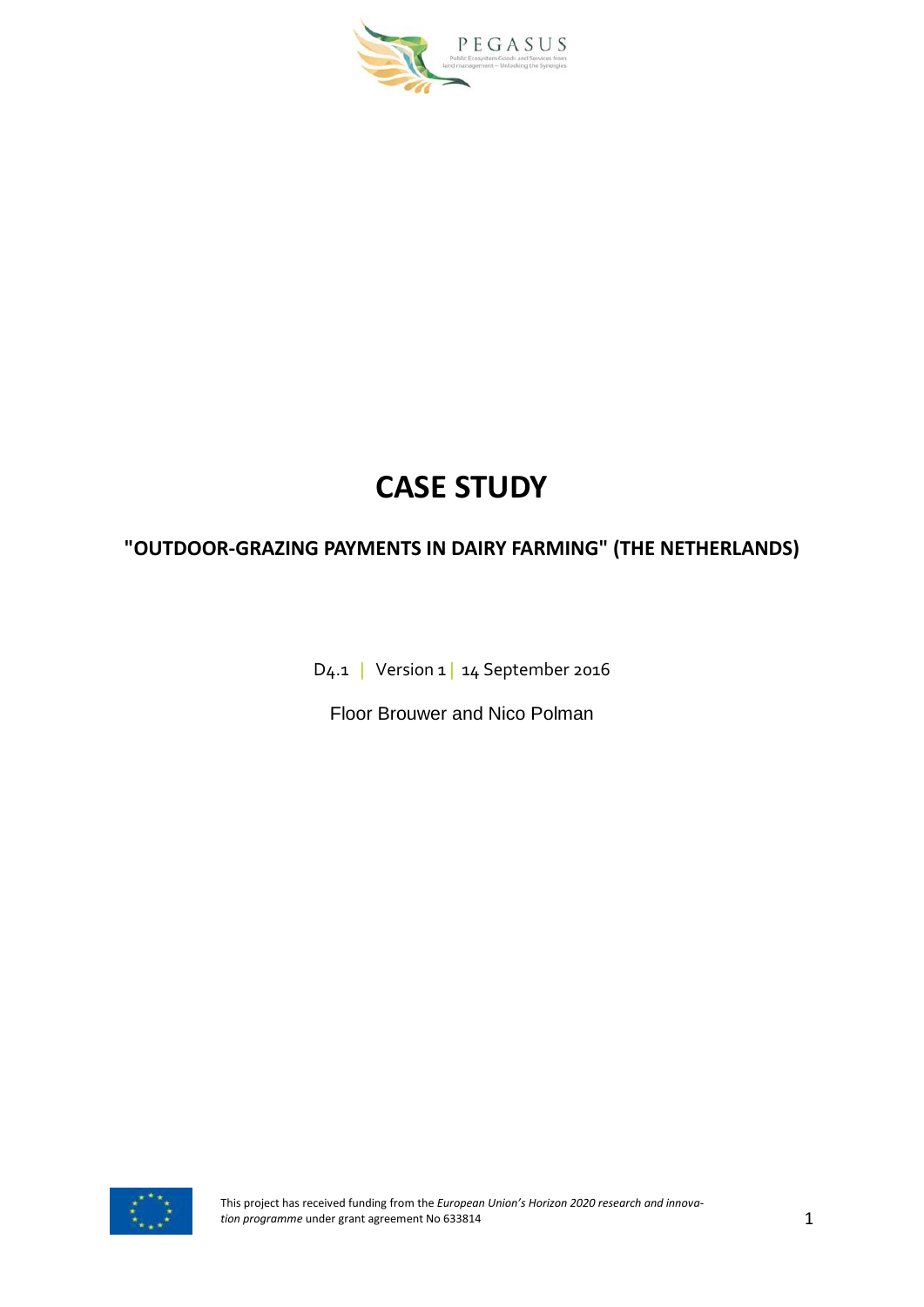

# **1 Introduction: What is the case study about?**

Global demand for dairy products is increasing, especially in emerging economies in Asia. According to the 2015 Rabobank vision on dairy farming in the Netherlands ('Milking in balance') the Dutch dairy sector has a strong position on the global market, both with respect to quality and sustainability. Global milk prices have been highly volatile in the past decade and the abolition of the CAP milk quota regime in 2015 has given incentives in the Netherlands to increase milk production. Wholesale milk deliveries to dairy processors in the Netherlands in June 2016 was some 50 million liters above that of June 2015. This is equivalent to an increase of almost 5% (Eurostat, 2016). This was far beyond increases in other EU Member States, since total milk production in EU-28 during this period even dropped by 200 million liters. The Rabobank in her 2010 study 'Anders Melken' ("Other Milking") projected milk production in the Netherlands by 2020 - compared to 2010 – would have increased by about 20%.

Outdoor-grazing is a main feature of dairy farming in the Netherlands and an important public service of the dairy sector (RLI, 2011). This feature is wide appreciated in the Netherlands. It is widely used in the marketing by milk processing; dairy industry does often use grazing in their marketing of products like cheese. The industry does not want to lose these credits from society. However, there is a declining trend in outdoor-grazing, which stabilized in the recent past (Figure 1).



**Grazing cattle (in % of total)**

Figure 1 Outdoor grazing of cattle during the period 1997-2014. Source: CBS (2015), Duurzame Zuivelketen.

The Case Study does focus on dairy production in Province North-Holland (Figure 2). 'CONO Kaasmakers' is a co-operative in this region, mainly producing cheese. The company has some 460 members, with a gradual increase in supply of milk (aggregated milk production is 350 million kg). The company initiated a premium for outdoor-grazing already in 2002. In 2016, the premium by CONO to dairy farmers for the delivery of grazing milk is €1 per 100 kg of milk, and is on top of the regular price of milk. Each dairy farmer delivering milk according to the requirements of the 'Duurzame Zuivelketen' is eligible for this payment. The requirements are an effective monitoring that cows are out for grazing during at least 120 days a

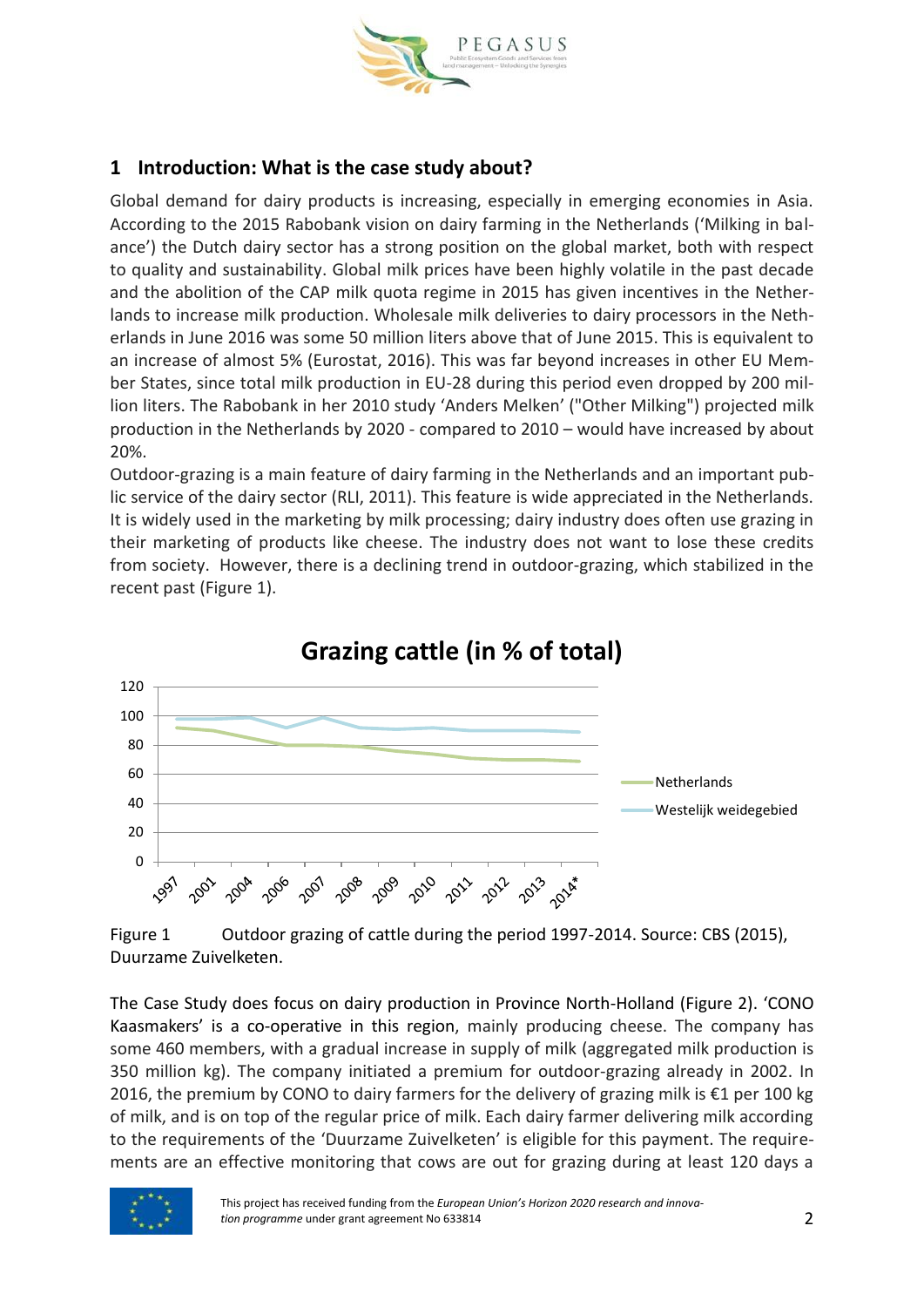

year and a minimum of 6 hours a day. Outdoor-grazing is considered essential to reach high quality standards of cheese. By then, the premium paid by CONO was €0,50 per 100 kg of milk. The premium was doubled, starting 1 January 2013 and will again be doubled on 1 January 2017, to reach €2,00 per 100 kg of milk (CONO, 2016). This premium might have supported stabilizing the declining trend in outdoor grazing. As said in the press release (CONO, 2016), the premium is argued (i) to secure a fair price to farmers for outdoor grazing, (ii) to acknowledge outdoor grazing adds to the taste of cheese and (iii) is better for the animals. The premium for outdoor-grazing is embedded in a marketing strategy of the products, not only the national market but the international market (e.g. Germany) as well.

Some 92% of the dairy producers adopt outdoor-grazing, which exceeds national average. Branded cheese 'Beemsterkaas' is produced from branded outdoor-grazing systems. Grass is considered essential for the quality of the product. The size of the parcel near the farm is critical for the outdoor grazing. With an average of 50 ha per farm with outdoor-grazing, the size of the parcel near the farm is some 33 ha. Outdoor-grazing requires additional labour for milking, but reduces costs for feed and disposal of manure. With an average of 55 kg per day, fodder represents more than 90% of the food of dairy cows. This is complemented with an average of 5 kg of compound feed, and composed of maize, soya and other products. Moreover, a cow on average drinks approximately 100 litre of water, and is fed with 100 grams of vitamins and minerals. (source: NZO, 2016).



Figure 2 Case study region in Province Noord-Holland



This project has received funding from the *European Union's Horizon 2020 research and innovation programme* under grant agreement No 633814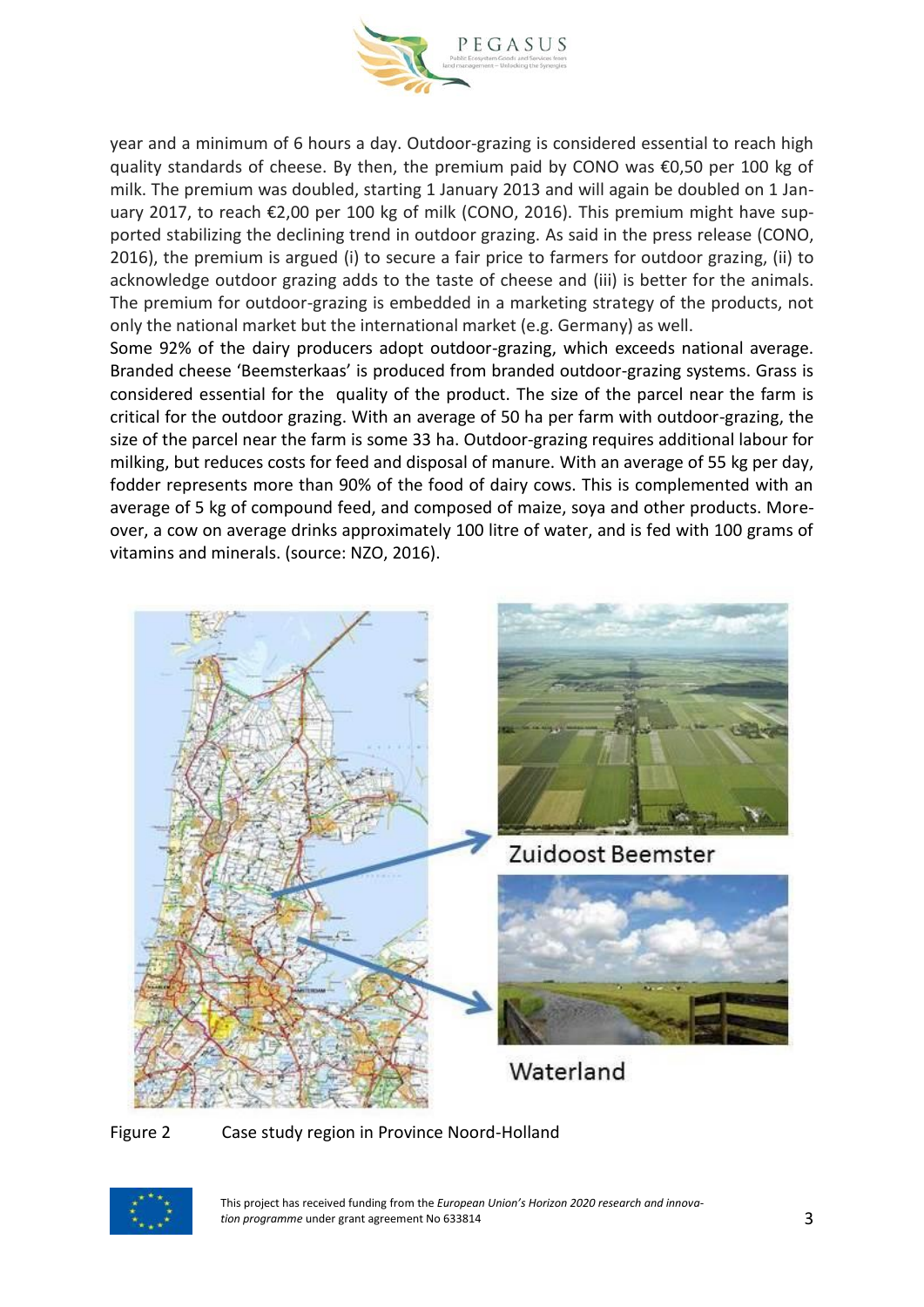

Since 1999, Beemster is a UNESCO World Heritage Site in a region which was reclaimed from water during the  $17<sup>th</sup>$  century and currently is some 3-4 meters below sea level. It is put on this list 'as a masterpiece created by humans' with a strict pattern of squares and quadrants. The region is very fertile with clay soils.

## **2 Definition of the social-ecological system (SES) studied**

## **2.1 Figure of the SES, using the SES Framework**

The social-ecological system framework (SES framework) was largely designed with a view to develop a comprehensive picture of the key interactions among the resource system in place, their drivers and outcomes (Figure 3). The SES framework was drawn from a couple of interviews (provincial authority and agribusiness) complemented with a literature review. The SES framework is later on used during the interviews with three dairy farmers in the region, mainly to test whether the comprehensive view is perceived by the interviewees. Some key actors (e.g. municipalities and consumers) are not interviewed during Stage 1 & Stage 2.



Figure 3 Social-ecological system of outdoor grazing in the Netherlands



This project has received funding from the *European Union's Horizon 2020 research and innovation programme* under grant agreement No 633814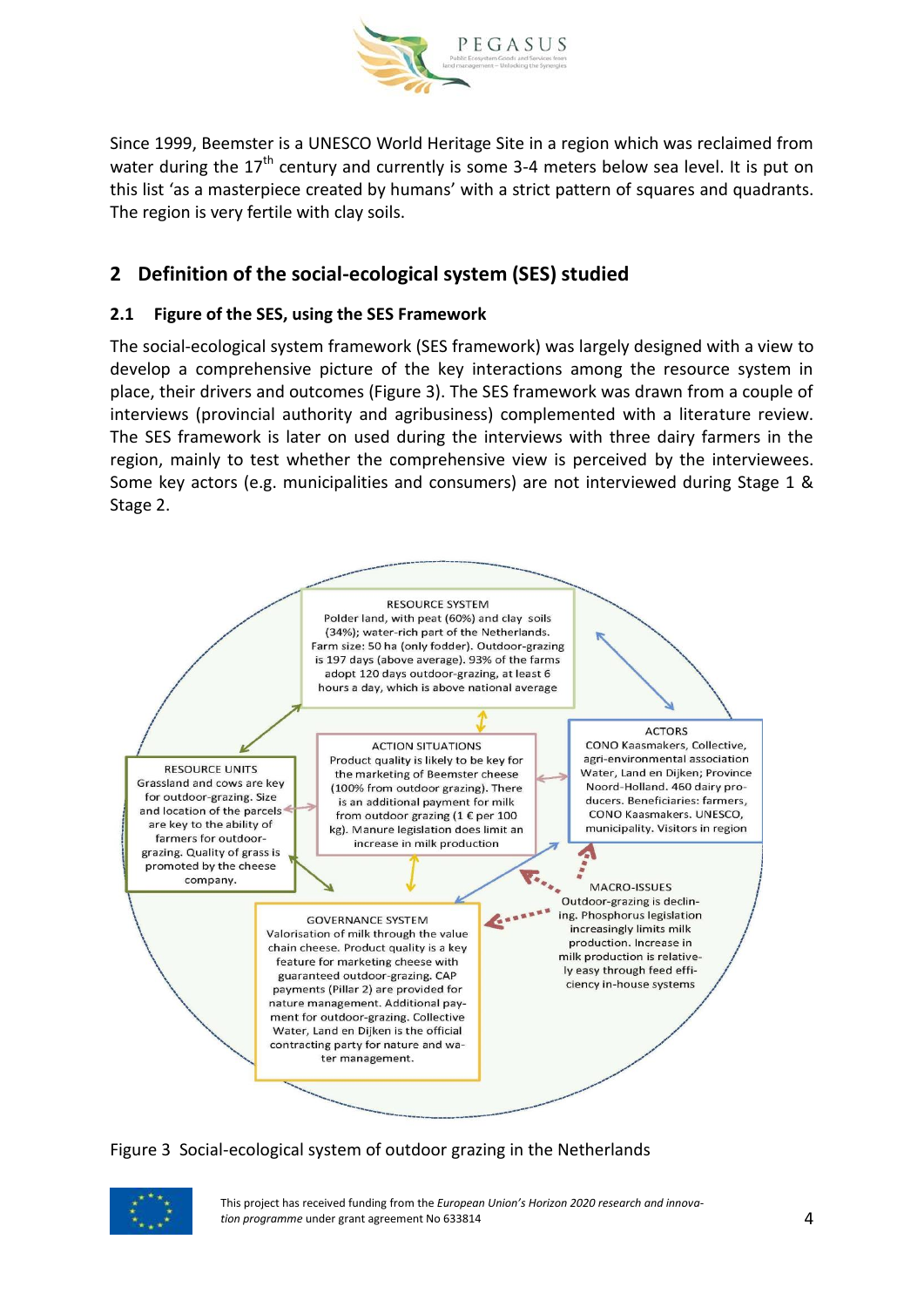

Landscape features and product quality through outdoor grazing are used in the marketing of Beemster cheese. Landscape features have a public good character. Such farming practice might also be beneficial for animal health. Ammonia emissions in outdoor-grazing are below those with in-house production systems. Although complex and dependent on farm management practices, it might also be beneficial for nature. Outdoor-grazing is an important management practice in dairy farming. It might also be a way to communicate the broader context of farming in a region (Figure 3).

Outdoor-grazing is part of the branding of the products and grass-fed production is considered essential for product quality. Beemster cheese, for example, is secured from outdoorgrazing systems. There is a trade-off between manure legislation and outdoor-grazing: increasing the scale of production tends to be more efficient with in-house production systems. Compared to outdoor-grazing, dairy producers with in-house production systems tend to be better able to improve the efficiency of feed consumption. This is especially relevant for producers who target to optimise milk production at constant levels (Van der Schans and Van der Weijden, 2016). Environmental legislation is nowadays largely felt to be the new system to limit milk production and replacing the former milk quota regime. Synergies with outdoor-grazing and dairy farming could be achieved when the field parcel is sufficiently large to provide food and fibre. Both the size of the field parcel near the stable and the number of dairy cows are critical for outdoor grazing.

#### **2.2 Short characterisation of key drivers/motivations**

The size of the home plot (ha) and the number of dairy cows are essential farm management features to enable outdoor grazing. More than 90% of the dairy farms who are member of the CONO Kaasmakers have adopted outdoor grazing (120 days, at least 6 hours a day). The home plot on average is 34 ha in the western part of the country, which is approximately two thirds of total farm size. It contributes to reaching outdoor grazing for around 200 days per annum (Table 1).

#### *Agricultural policy*

Pillar I payments at dairy farms (with outdoor-grazing) in the western (polder) part of the country on average is some k€18.6 per farm. This is smaller than the average of all dairy farms in the Netherlands (k€24.4 per farm). While total milk production at the first group does reach 626,000 kg milk per holding, it is 771,000 kg milk per holding at the average of all dairy farms. CAP Pillar II payments at dairy farms with outdoor-grazing in the western part of the country on average is some k€5.7 per farm, which is considerably above that of the average of all dairy farms in the Netherlands (k€2.3 per farm).

#### *Market prices and premium for outdoor-grazing*

Market prices in 2014 were around €41 per 100 kg of milk. Since then, market prices rapidly declined and reached around €27 per 100 kg of milk (summer of 2016). Some farmers interviewed targeted at maintaining revenues by increasing milk production, and reduced costs because the fairly low costs of feed, energy and capital.

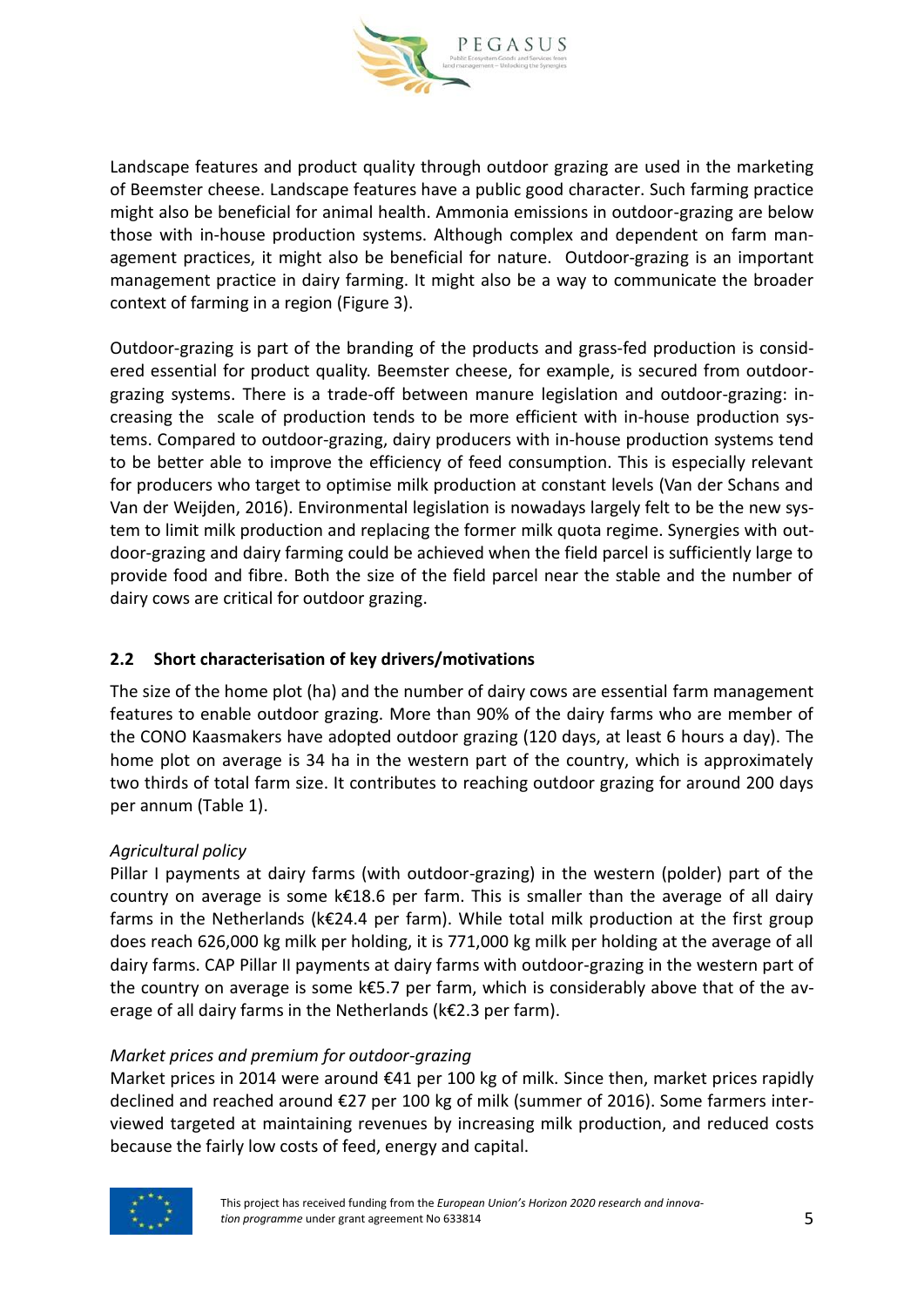

The premium for outdoor-grazing It was still fairly small in 2014. By then, the premium for outdoor-grazing on average was some €2,300 per holding in the western polder region of the Netherlands. By 2016, the payment is some €1.00 per 100 kg of milk, and CONO has announced to double the payment in 2017, to reach €2.00 per 100 kg of milk. The outdoorgrazing premium would be some €15,000 per farm for a dairy farm with 750,000 kg of milk.

Table 1 Features of dairy farmers with outdoor grazing in 'Westelijk weide' and other parts of the Netherlands, relative to average of dairy farming in the country (situation in 2014)

| Feature                                            | Farms with outdoor-grazing (120 |                | Average of all dairy |
|----------------------------------------------------|---------------------------------|----------------|----------------------|
|                                                    | days, 6 hours a day)            |                | farms in the coun-   |
|                                                    |                                 |                | try                  |
|                                                    | Westelijk weide                 | Other parts of |                      |
|                                                    |                                 | country        |                      |
| Farm size (ha)                                     | 49                              | 50             | 53                   |
| Size of home plot (ha)                             | 34                              | 24             | 24                   |
| Number of dairy cows                               | 80                              | 87             | 95                   |
| Milk production (1,000 kg milk)                    | 626                             | 684            | 771                  |
| Milk per cow (kg)                                  | 7,804                           | 7,879          | 8,109                |
| Number of days with outdoor grazing                | 203                             | 197            | 150                  |
| Share of farms with outdoor grazing (120           | 100                             | 100            | 74                   |
| days, 6 hours a day) (%)                           |                                 |                |                      |
| Share of peatland in total land area (%)           | 61                              | 9              | 16                   |
| Share of sandy soil in total land area (%)         | 5                               | 60             | 54                   |
| Milk price (€ per 100 kg)                          | 41.5                            | 42.8           | 42.5                 |
| Income from farm operation $(1,000 \in)$           | 82.6                            | 62.7           | 65.2                 |
| CAP - Pillar one payments (€ 1,000)                | 18.6                            | 21.8           | 24.4                 |
| CAP - Pillar two payments ( $\epsilon$ 1,000)      | 5.7                             | 2.2            | 2.3                  |
| Outdoor-grazing premium ( $\epsilon$ 1,000)        | 2.3                             | 3.3            | 2.4                  |
| Total revenues per cow $(\epsilon)$                | 3,452                           | 3,528          | 3,640                |
| Revenues from milk (€ per cow)                     | 2,912                           | 3,280          | 3,292                |
| Revenues from dairy products ( $\epsilon$ per cow) | 323                             | 8              | 110                  |

Source: LEI-Informatienet.

#### *Revenues*

Total revenues per cow are around €3,500 per cow, and includes milk (€2,912 at dairy farms in the western polder region of the Netherlands who also adopt outdoor-grazing), complemented with €323 from on-farm sales of processed dairy products (e.g. yoghurt, cheese).

#### *Environmental policy*

In anticipation of the abolishment of the milk quota regime, milk production has increased by most farmers in the past couple of years. The excess amounts of phosphorus increased rapidly, mainly with dairy farming. A proposal is send to Parliament (September 2016) to introduce right to the amount of phosphates produced in dairy farms. Farmers will only be eligible to grow dairy cattle in coming years if they have adequate amounts of phosphate rights. Such rights will be admitted by early 2017 and the reference level relates to the number of cows by 2 July 2015, when the system was introduced. The production rights are transferable, but as part of each transaction, they are reduced by 10% of the amounts trans-

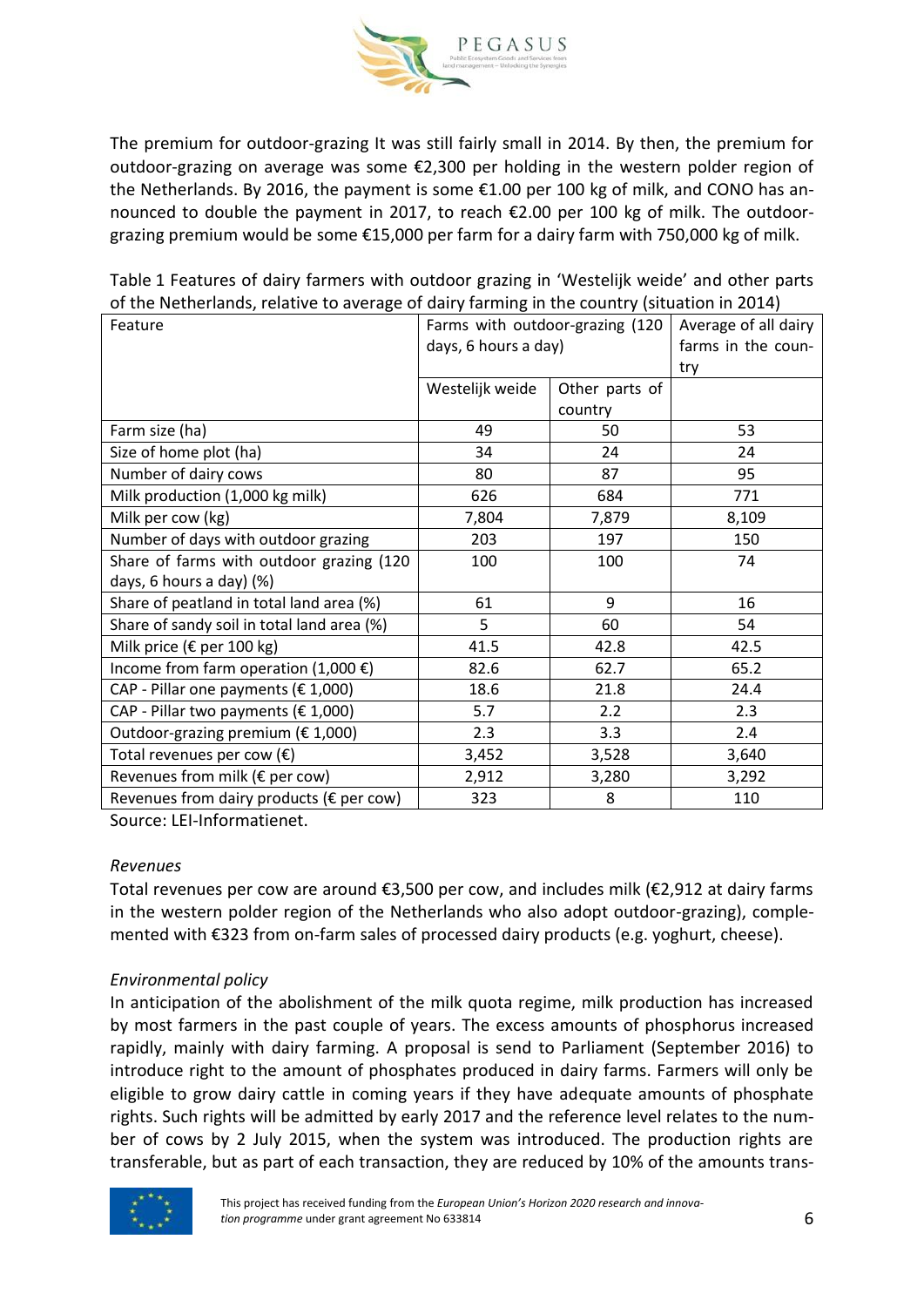

ferred. Such reduction of production rights is not applicable within a family from one generation to the next. The system will be applicable to all dairy farmers, but the generic reduction will become less severe for farmers with a large size of agricultural land related to the number of cows.

#### *Nature management*

Nature management is aimed to conserve nature on farmland. National programs with compensatory payments to farmers already started in 1981 with a specific focus on the conservation of specific species, including meadow birds (e.g. godwit).

Management programs include the protection of nests and farmer collectives have been designed to organise the programs.

By 2016, there are 40 collectives in the Netherlands. The province of Noord-Holland has three collectives: Hollands Noorden; Water, Land en Dijken; Noord-Holland Zuid. Programs in the province are targeted to core areas for meadow birds (Kuiper, 2015). The collectives conclude contracts with farmers and secure the transfer of agri-environmental payments to 15,000 farmers (national total). The total amount transferred to farmers in the Netherlands (€60 million) is from EU and provincial funding. These payments cover the nature management practices adopted by farmers. The collectives are regionally targeted, responsible to monitor nature management and conclude management contracts for (i) field border management, (ii) protection of meadow bird and (iii) maintenance of landscape elements. Nature policies are monitored by provincial government. In addition, collectives also secure ecological cohesion and strive to optimise quality of the programs.

#### **2.3 Description of other important variables chosen**

Landscape features are an important public good related to outdoor-grazing. Such farming practice might also be beneficial for animal health. Ammonia emissions in outdoor-grazing are below those with in-house production systems. Although complex and dependent on farm management practices, it might also be beneficial for nature. Outdoor-grazing is an important management practice in dairy farming. It might be a way to communicate the broader context of farming in a region.

The trend in outdoor-grazing (currently) is stabilizing. Outdoor-grazing requires grassland and it largely takes place at field parcels that are near the farm house that also need to be sufficiently large for grazing. The field plot needs to be sufficiently large to enable for synergies of outdoor-grazing and dairy farming could be achieved when the field plot is sufficiently large to provide food and fibre. This is a key factor enabling farmers to maintain outdoor-grazing for their dairy cattle.

There is a trade-off between manure legislation and outdoor-grazing: increasing the scale of production tends to be more efficient with in-house production systems. Environmental legislation is nowadays largely felt to be the new system to limit milk production and replacing the former milk quota regime.

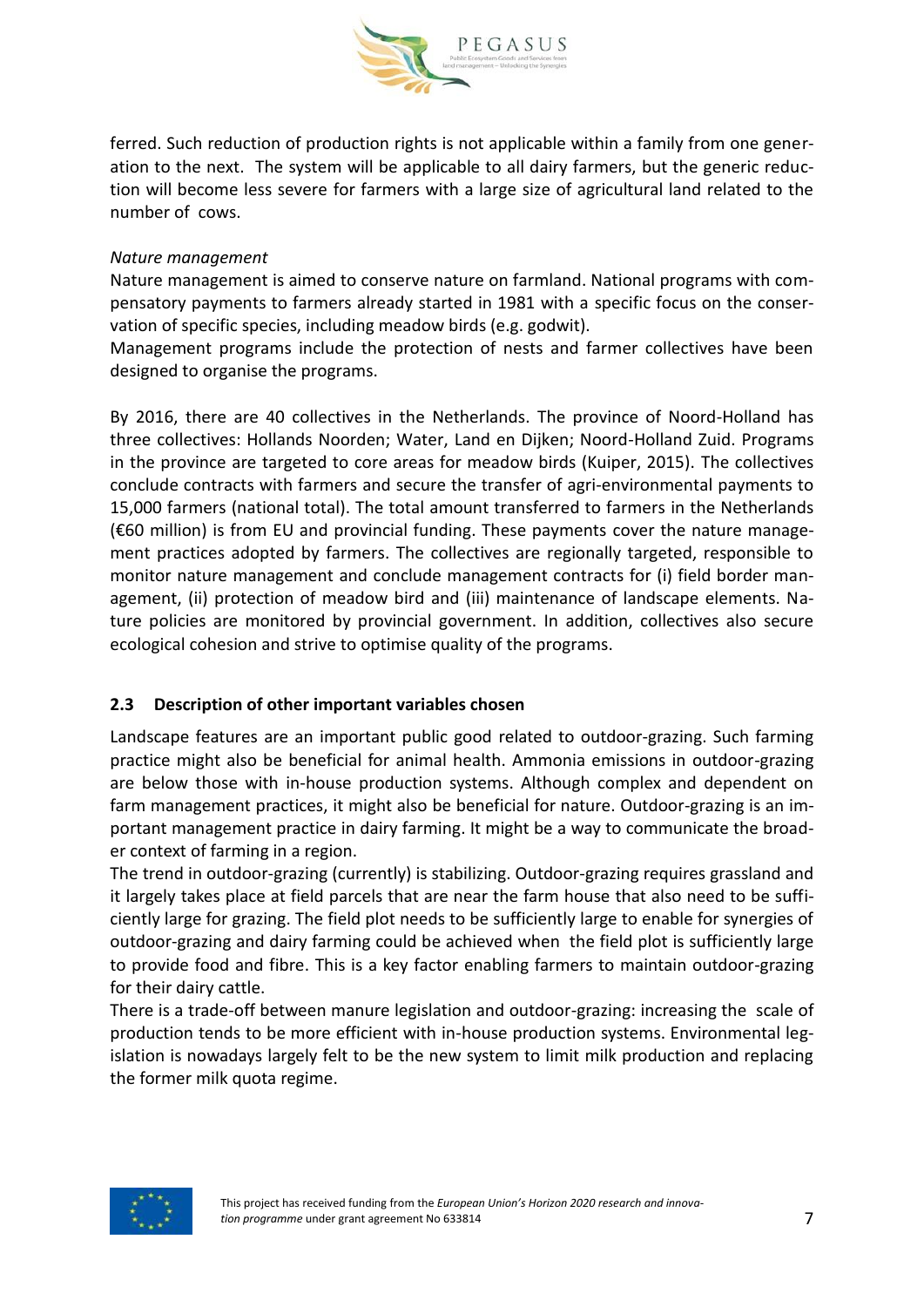

#### **2.4 Discussion of the SES**

Figure 4 presents a picture of outdoor-grazing in the Netherlands. It shows that fields still could look empty. Outdoor-grazing takes place through rotational grazing systems, mainly at the field parcel near the farm house.



outside. Rotational grazing systems are applied. This implies that most of the fields could look empty. However, the grass from the whole farm is used to feed dairy cattle.

More than 90% of the dairy cows graze

**Figure 4 Outdoor grazing in the western part of the Netherlands (photo: Floor Brouwer)**

## **3 Status of the SES and potentials**

#### **3.1 Description of the SES**

There is several tensions and synergies between the provision of ESBOs:

- Outdoor-grazing premium is important to acknowledge the final products (e.g. cheese) are based on farming systems grazing outside for a considerable part of the year. It reflects the appreciation by consumers and is part of a business strategy towards the national and international market (e.g. Germany). The outdoor-grazing premium creates synergies with open landscape features.
- Image is important for the provision of ESBOs. Management of landscapes through outdoor-grazing systems are important for the image of a region. Outdoor-grazing is appreciated by the local population, as expressed by media attention. Some farmers also invite school classes to visit their farm and explain the contribution of the farm to the region and beyond.
- Compared to in-house production systems, the use of minerals by dairy cattle is less efficient with outdoor-grazing. In addition, phosphorus rights are going to be introduced in 2017, equivalent to the maximum allowable amount of phosphorus from livestock manure during a calendar year. It remains to be agreed how extensive production systems are affected.
- Labour requirements of outdoor-grazing could create tensions with maintaining open landscape features. Outdoor-grazing requires additional labour for transfer of dairy herds, but reduces some of the labour needs for mowing of grass. Compared to in-house production-systems, outdoor-grazing is more unpredictable and requiring more labour.

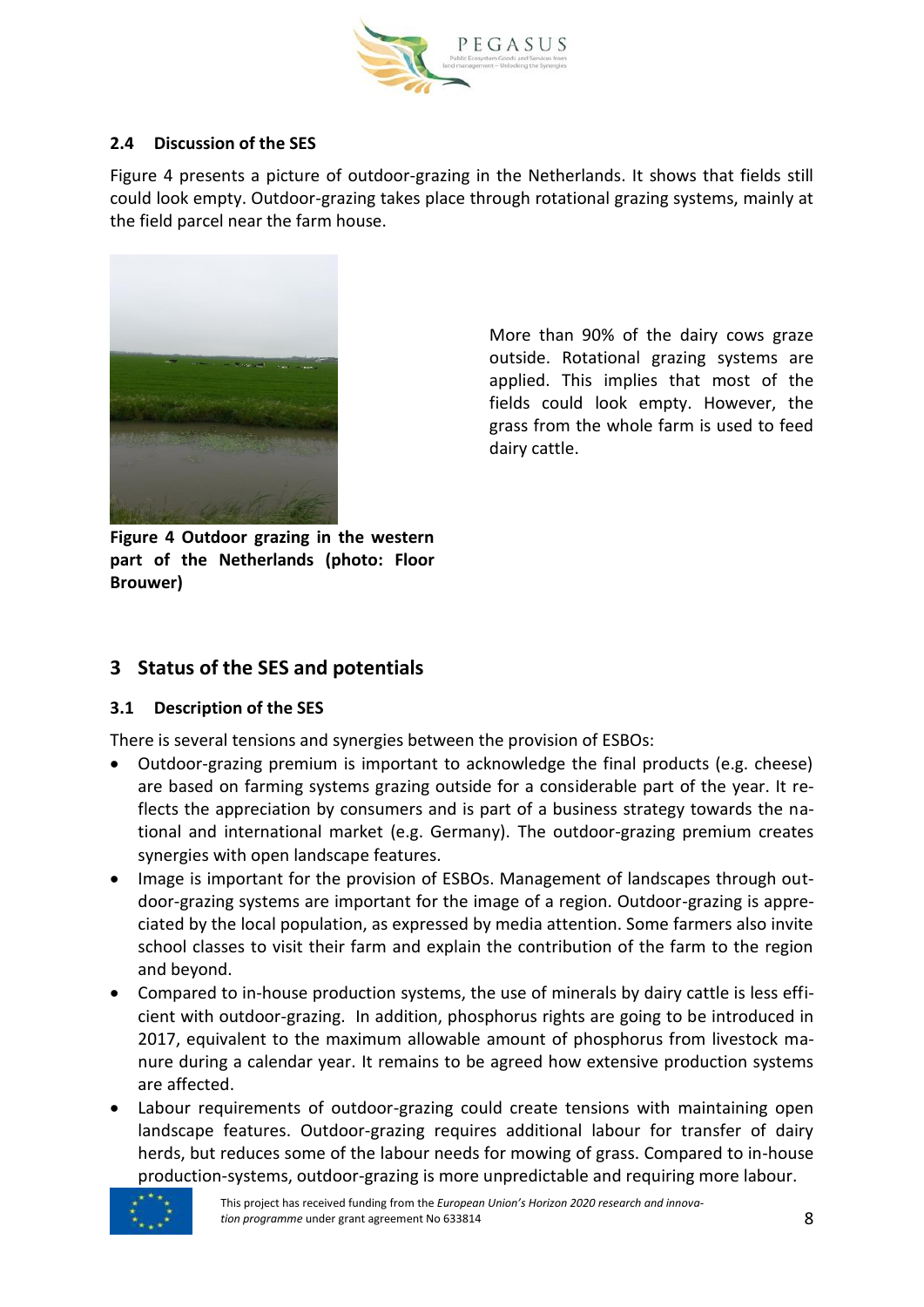

 Monitoring of outdoor-grazing remains a challenge. Monitoring of outdoor-grazing is currently implemented by CONO Kaasmakers, and the dairy farms keeps track of outdoor-grazing through a calendar. The co-operative visits the farm to inspect outdoorgrazing. In addition, Qlip (quality assurance in agrofood) does perform a selection of farm visits to monitor outdoor-grazing. More advanced ICT technology (e.g. GPS system) could create synergies with the maintenance of open landscapes.

#### **3.2 Relationships between farming and forestry, and the quantity and quality of ESBOs**

The size of the field plot near the farm and the number of dairy cattle are critical for outdoor-grazing. Outdoor-grazing is positively perceived by the public as a landscape feature, and therefore depends on these features of dairy farming.

#### **3.3 Key motivational, institutional and socio-economic factors**

Image motivates farmers to maintain outdoor-grazing. Outdoor-grazing is an important feature of the region towards local population. The image towards the local population is a feature of outdoor-grazing. Moreover, membership of a co-operative CONO Kaasmakers promotes quality products, including milk from outdoor-grazing systems. The special quality of the grass is achieved from the sea-wind, adding to the taste of the cheese.

The price of land is a key socio-economic factor for outdoor-grazing, mainly with an increase in milk production. Additional land is needed to enable an increase in production (among others because of environmental legislation). Land prices are high (the order of magnitude of €80,000 per hectare), especially in the highly productive clay area with bulb growing as intensive production systems and high revenues per hectare.

#### **3.4 Levels of provision, trends and determinants**

Outdoor-grazing and the maintenance of open landscapes are highly perceived. The future trends of outdoor grazing depend on:

- o Market conditions of the quality cheese. The premium for outdoor-grazing increases over time (starting 2017, to be €2.00 per 100 kg of milk) is noticed by consumers of cheese and used in the marketing in the Netherlands and abroad (e.g. Germany).
- o Trends in environmental legislation (e.g. to apply fertilizers and organic manure, and eventually dispose excess of manure). The costs of transport of excess amounts of manure could be  $\epsilon$ 12 per m<sup>3</sup>. Disposal of manure at short distance might cost around €5 per m<sup>3</sup>, and to amount several thousands of euro.
- o Number of dairy cattle per farm. Monitoring and enforcement of outdoor-grazing systems would require additional ICT technology (e.g. GPS systems) when milk production per farm increases.

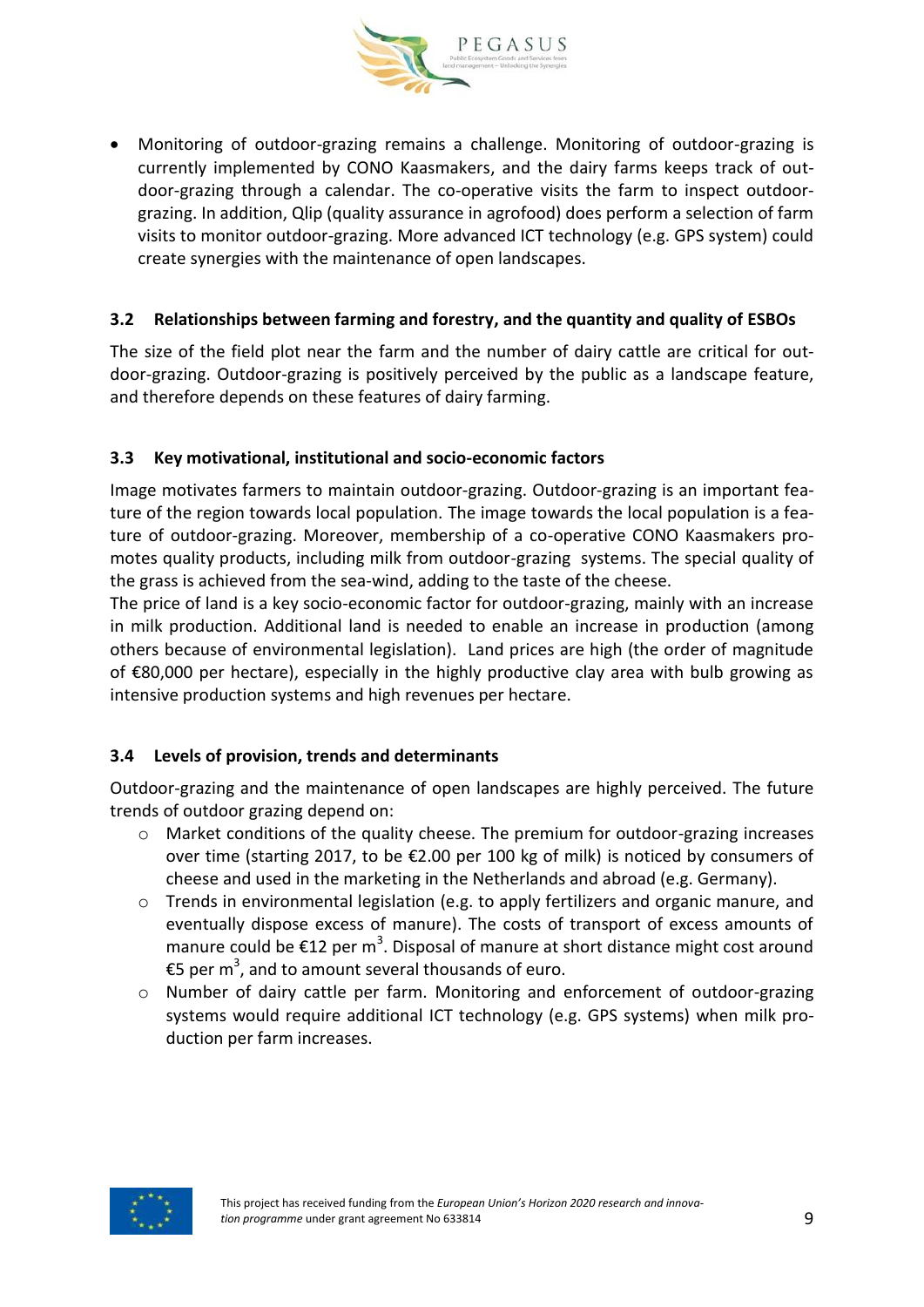

# **4 Conclusions derived from analysis in Steps 1 and 2**

#### **4.1 Key findings on the particular SES and its potentials**

Outdoor grazing is branded by the cheese makers and other dairy processors in the Netherlands. The current premium for outdoor grazing is governed by dairy processing companies in the Netherlands. Milk processors have adopted diverse systems with respect to the level of payment and requirements. In our case study, CONO cheesemakers offers a premium of  $\epsilon$ 1 per 100 litre of milk (situation 2016), subject to outdoor-grazing of 120 days (at least 6 hours a day). The company will double the premium from 2017 onwards, to be  $\epsilon$  2 per 100 litre of milk. Dairy farmers who comply with outdoor-grazing requirements receive the premium if the cows stay out for at least 120 days and a minimum of 6 hours a day. The premium is to acknowledge appreciation by the consumers for outdoor grazing and evidence to offer a 'fair price' to farmers. Outdoor grazing is important in branding the cheese.

Including the value chain more explicitly in the methodology is important for private based mechanisms. A number of challenges remain that could potentially affect outdoor-grazing in the future, and subsequently the provision of ESBOs:

- $\circ$  It remains a challenge what is the perspective of public goods related to dairy farming in the coming ten to twenty years. The sector does currently face a highly volatile market with low prices. It is important how to strengthen the link between economy and ecology. Farmers tend to focus on modernization, increasing production and intensification. A new link between economy and ecology (e.g. to link nature with water management) could offer perspectives to dairy farming. This needs to be explicitly included in the methodology.
- $\circ$  A fixed income might be provided to the farmer for the provision of public goods (e.g. nature management). Moreover, primary production would be delivered to a volatile market.
- $\circ$  It remains unknown what is the role of public sector for the maintenance of public goods. The public sector (e.g. provincial authorities) might be mainly to facilitate the provision of public goods, rather than control and transfer payments. Example: collectives in the Netherlands have bought drones to monitor nests for birds in grassland.

PEGASUS could support the further improvement of outdoor grazing through facilitation and communication. Communication of our observations with the actors in place (farmers, agrifood chain, collectives and policy) is considered more important than sharing reports.

#### **4.2 Governance arrangements and institutional frameworks**

Payments for delivery of public goods might be most appropriate if it could be linked with product quality rather than public payments. Public policy aims to reverse the decline in outdoor-grazing and have 80% of the cows in outdoor-grazing by 2020. It remains a challenge how outdoor-grazing could be secured in the coming ten to twenty years. Such an understanding could offer perspective to the dairy sector in a highly volatile market.

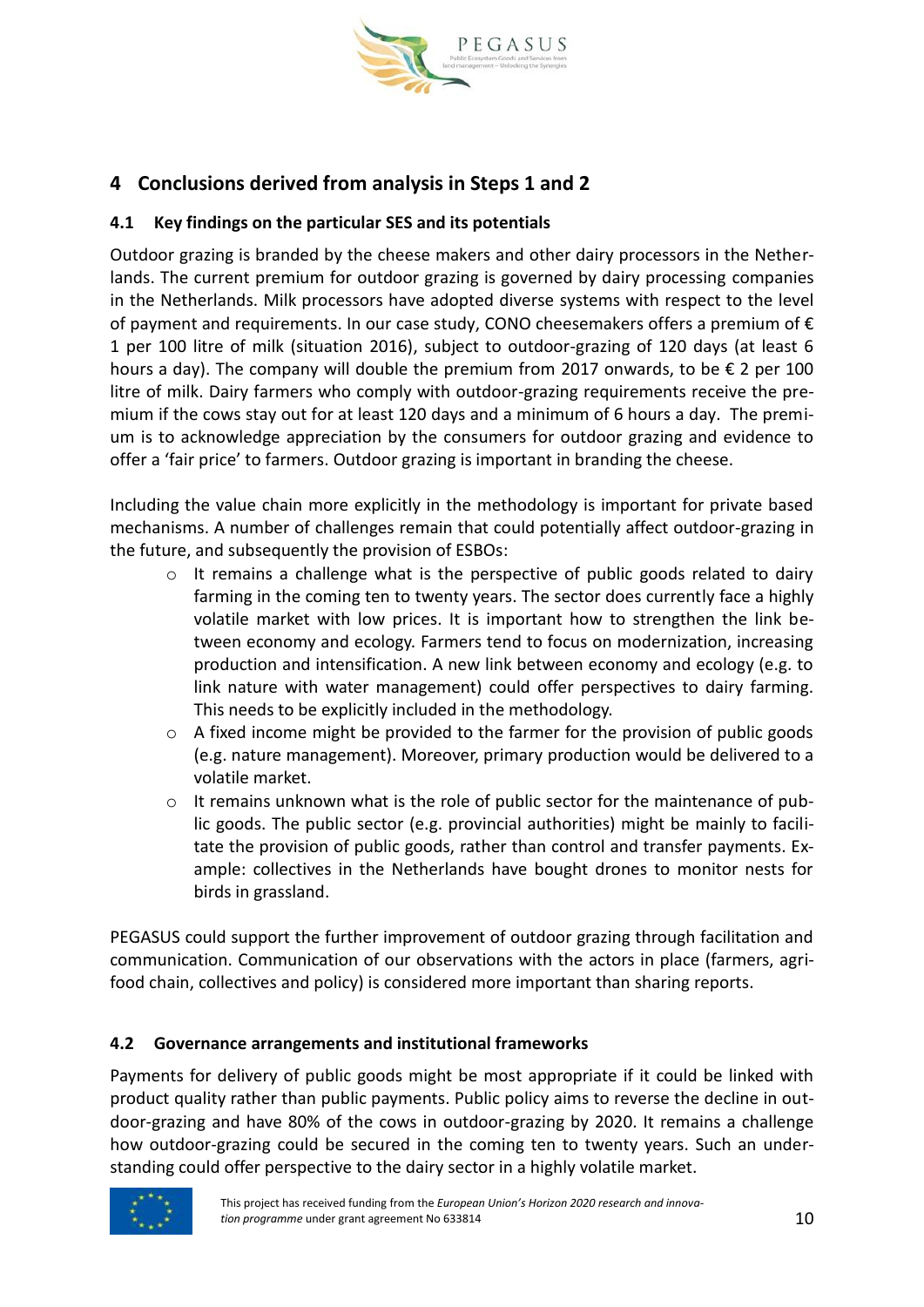

The figure shows the declining trend of outdoor-grazing. Recently, there is a stabilization in the number of grazing cows. While 90% of the cows were managed by outdoor-grazing in 2001, this figure reduced to 70% (2014). The number of cows with outdoor-grazing in the western part of the Netherlands exceeds national average.

#### **4.3 Other enabling or limiting factors**

Several factors enable outdoor-grazing and subsequently support the provision of ESBOs:

- $\circ$  The business payment scheme does acknowledge outdoor grazing is a quality premium for dairy farmers. Branding outdoor grazing will enable dairy farmers to maintain landscape management, possibly with other environmental and social benefits from dairy farming.
- o Outdoor grazing showed a declining trend in the past decade and stabilized in the recent past. In order to meet the availability of grass to be able to feed the dairy herd, farm structure features are critically important to maintain outdoor grazing. The two most important ones are the number of dairy cows and the size of field parcel near the stable.
- o Appreciation by consumers is a key factor enabling outdoor-grazing. It is also perceived by consumers as a notification of quality of production. The size of the parcel near the farm house is a key factor whether or not dairy farmers are able to maintain outdoor grazing.

The main factors limiting outdoor grazing relate to the abolishment of milk quota. The abolishment of milk quota induced an increase in the number of dairy cows in the Netherlands, which eventually reduces the possibility to feed all dairy cows from the grassland that is near the farm house. In addition, manure legislation tends to stimulate livestock producers towards in-house production systems, mainly to control emissions and dispose livestock manure.

#### **4.4 Reflections on the case study methodology used and potential improvements**

There is a good interest in the agribusiness to contribute to European discussions, including the CAP. However, dairy farmers face highly volatile market conditions (e.g. market prices highly fluctuate) and there is major debate on the future of environmental legislation in the Netherland, largely affecting dairy production. Therefore, we need to match the longer-term ambitions of PEGASUS with the current debates in the farming sector.

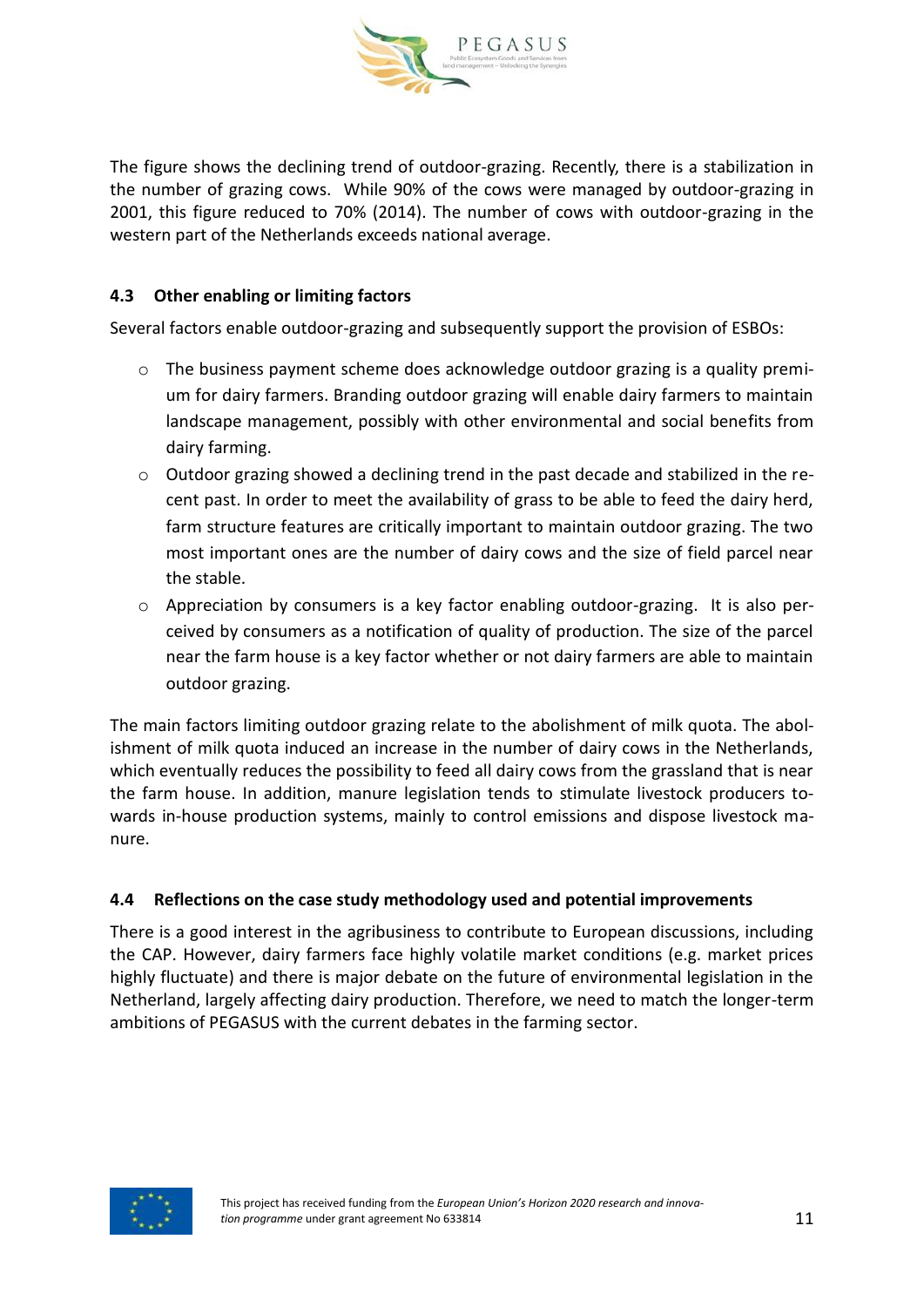

# **5 Research and action mandate for Steps 3 and 4**

#### **5.1 Agreed objectives of activities to be undertaken with initiative/stakeholders**

A proposal for Steps 3 and 4 will be submitted to CONO Kaasmakers in September. The proposed study is foreseen to focus on the future potential of outdoor-grazing and the role of the private sector in the provision of ESBOs. Possible questions:

- What is the role of the private sector in the provision of environmental and social benefits? Which ESBOs are addressed from the private sector schemes?
- What is the main motivation of the private sector initiative? Consider among others, policy failure and market opportunities. Please explain.
- Describe the parties in the private sector (delivering to farmers, processors, traders, retail) and their motivation. What are the markets they operate (regional-nationalinternational; quality products; sustainability; public concerns like environment or animal welfare; human health).
- What is the interplay between public policy and market mechanisms (including private schemes)? Which public policies (environment, climate, spatial, CAP)? What are the links that currently exist between the private sector scheme and the CAP?
- Are the private sector schemes targeted at specific farming systems (mainstream, intensive versus extensive)?
- Are there ESBOs that are not adequately covered by the private sector scheme? Elaborate please.
- What is the future potential of the private sector initiative? Is it robust?
- Are there any benefits and/or risks related to the provision of ESBOs through private sector schemes relative to public sector schemes? Consider for example the importance of monitoring from the private sector versus monitoring of public policies.
- Could you indicate any gaps regarding the maintenance and/or enhancement on the provision of ESBOs through the private schemes and could you how these could potentially be filled through CAP measures? Please elaborate payments versus outcomes.

## **5.2 Innovations, impact, transferability, potential risks and research bias**

CONO Kaasmakers is interested to participate, and a proposal for Steps 3 and 4 will be discussed in September 2016. Meanwhile we seek for involvement of the provincial authority. The existing premium for outdoor grazing is governed by dairy processing (e.g. cheese makers). Milk processors have adopted different systems, and CONO has recently decided to increase the premium from 2017 onwards. We plan to examine the premium in the context of appreciation and valorisation of ESBOs (mainly landscape value) through farmers, consumers of milk products (e.g. cheese, ice) and people living in a region. We consider the business case to be very innovative in the context of Europe.

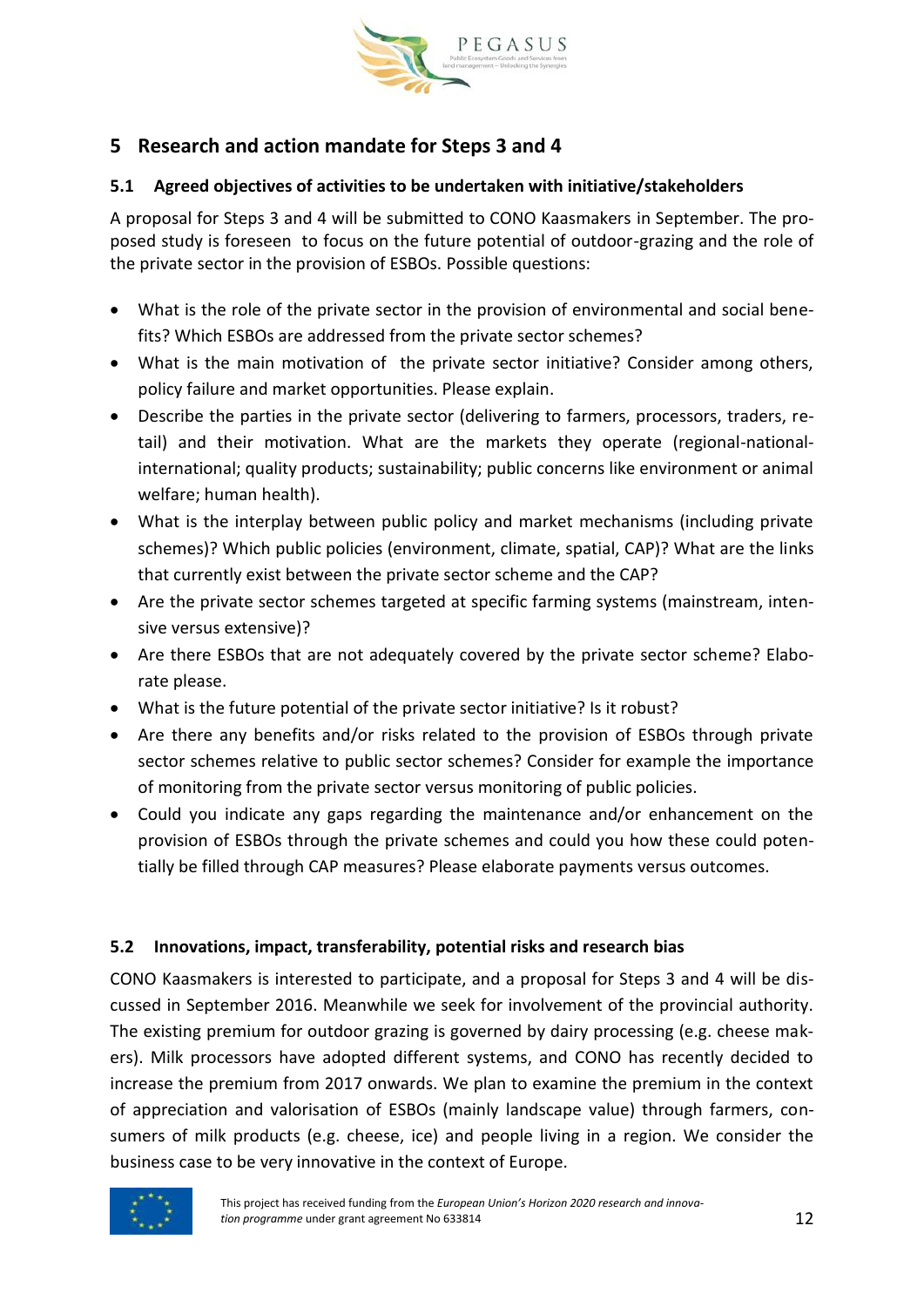

The premium for outdoor grazing is an initiative taken by the dairy sector. The proposed case study is highly relevant in the context of the abolishment of milk quota regime. Following the rapid increase of milk production in the recent part which increases pressure on the manure market. There is a major discussion to introduce additional manure legislation. Farmers complain that quota on the production of phosphorus in manure is increasingly felt as a new type of legislation to control milk production. Manure legislation could increase the share of farming with in-house production systems. Outdoor grazing is politically sensitive as illustrated by the hearing in the Dutch parliament on the topic, last July. CONO has increased the premium recently.

The case is relatively small with respect to the area, which complicates the potential for upscaling. Outdoor grazing is declining in Europe, due to intensification of production and increase of animal production per farm. The learning potential is embedded in the factors that play a role. Replicability also depends on the context in other areas. Other products sold as specific niche markets for different attributes of products could learn from this case. There is potential to compare the premium for outdoor grazing, initiated by the business sector with CAP support payments and milk prices.

## 6 **References**

CONO (2016). CONO Kaasmakers verdubbelt premie voor koeien in de wei. Press release 28 June 2016 [\(www.cono.nl\)](http://www.cono.nl/).

Kuiper, F. (2015). Statement by Franck Kuiper (policy adviser for the Nature, recreation and landscape sector, Province Noord-Holland) on the new system of subsidies for agrienvironmental management. Special Issue Agri-environmental management, p. 11.

NZO (2016). Factsheet Duurzame Zuivelketen. [http://www.nzo.nl/sites/default/files/page/attachment/factsheet\\_huisvesting.pdf](http://www.nzo.nl/sites/default/files/page/attachment/factsheet_huisvesting.pdf)

RLI., 2011. Het Europees landbouwbeleid als transitie-instrument voor de land- en tuinbouw. Advies van de Raden voor de leefomgeving en infrastructuur (RLI). Den Haag.

Schans, F. and W.J. van der Weijden (2016). Melkveehouderij, weidegang en weidevogels. In: G.R. de Snoo, Th.C.P. Melman, F.M. Brouwer, W.J. van der Weijden and H.A. Udo de Haes (Eds.). Agrarisch natuurbeheer in Nederland. Principes, resultaten en perspectieven. Wageningen, Wageningen Academic Publishers, p. 77.